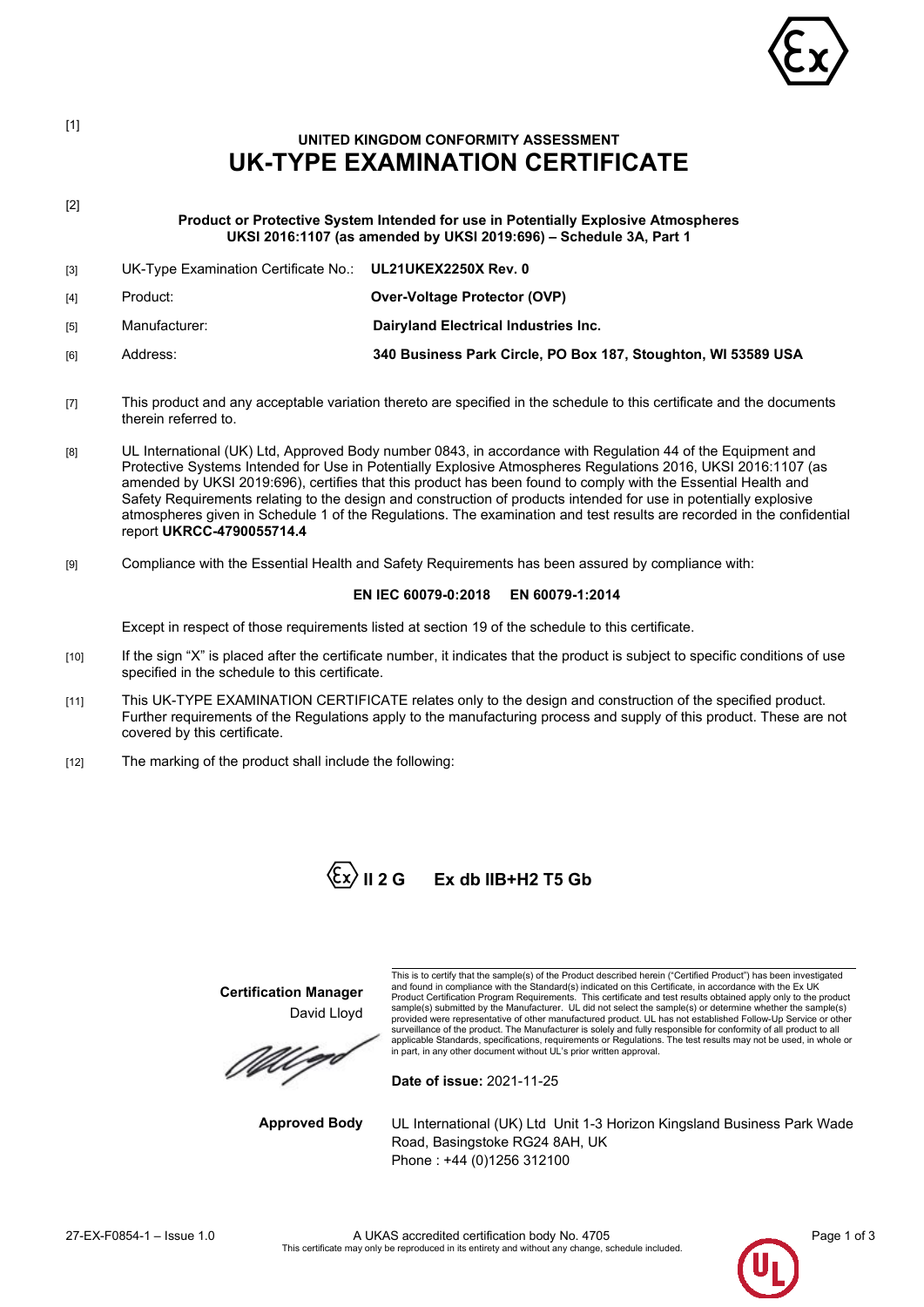| ۰ | I<br>×<br>۰. |  |
|---|--------------|--|
|   |              |  |

## Schedule [14] **UK-TYPE EXAMINATION CERTIFICATE No. UL21UKEX2250X Rev. 0**

#### [15] Description of Product

The Over-Voltage Protector (OVP) is a solid-state device designed for use in conjunction with cathodically protected systems to provide over-voltage protection of insulated joints from lightning and AC faults and to provide AC grounding and simultaneous DC isolation of cathodically protected electrical equipment. It consists of an enclosure with a threaded cover and a feed thru assembly, both of which form threaded joints. The feed thru assembly consists of a feed thru stud and feed thru insulating sleeve that are press fit into the feed thru shell engaging the enclosure to form a cylindrical joint. This feed thru provides the connection between the internal assembly and the external device.

#### Nomenclature:

| <b>OVP</b> | $\overline{\phantom{0}}$ | $\frac{2}{2}$ | $\overline{\phantom{0}}$ | 3.7 | $\overline{\phantom{0}}$ | <u>100</u> |
|------------|--------------------------|---------------|--------------------------|-----|--------------------------|------------|
|            |                          |               |                          |     |                          |            |

#### I – OVP – Basic Catalog Number

II – Blocking Threshold

| 2/1 | $-2/+1V$ rating  |
|-----|------------------|
| 2/2 | $-2/+2$ V rating |
| 3/1 | $-3/+1$ V rating |
| 3/3 | $-3/+3V$ rating  |
| 4/1 | $-4/+1$ V rating |
| 4/2 | $-4/+2V$ rating  |
| 4/4 | $-4/+4$ V rating |
|     |                  |

#### III - AC Fault Current

| 3.7 | 3.7kA rating |
|-----|--------------|
| 5.0 | 5.0kA rating |

IV – Impulse Current

100 - 100kA rating, 8x20μs waveform

Temperature range The ambient temperature range is -45 °C to +85 °C.

Electrical data Blocking Threshold: -2/+1V, -2/+2 V, -3/+1V, -3/+3V, -4/+1 V, -4/+2V, -4/+4 V AC Fault Current: 3.7 kA, 5.0 kA Impulse Current: 100 kA, 8x20μs waveform

## Routine tests

Routine tests according to EN 60079-1 cl. 16 are not required, as the enclosures have been successfully tested at four times the reference pressure.

- [16] Test Report No. (associated with this certificate issue) US/UL/ExTR14.0045/04
- [17] Specific conditions of use: Contact Dairyland Electrical Industries for information on the dimensions of the flameproof joints.
- [18] Conditions of certification: None
- [19] Essential Health and Safety Requirements (Regulations Schedule 1) In addition to the Essential Health and Safety Requirements covered by the standards listed at item 9, all other requirements are demonstrated in the relevant reports.

27-EX-F0854-1 – Issue 1.0 A UKAS accredited certification body No. 4705 Page 2 of 3 This certificate may only be reproduced in its entirety and without any change, schedule included.